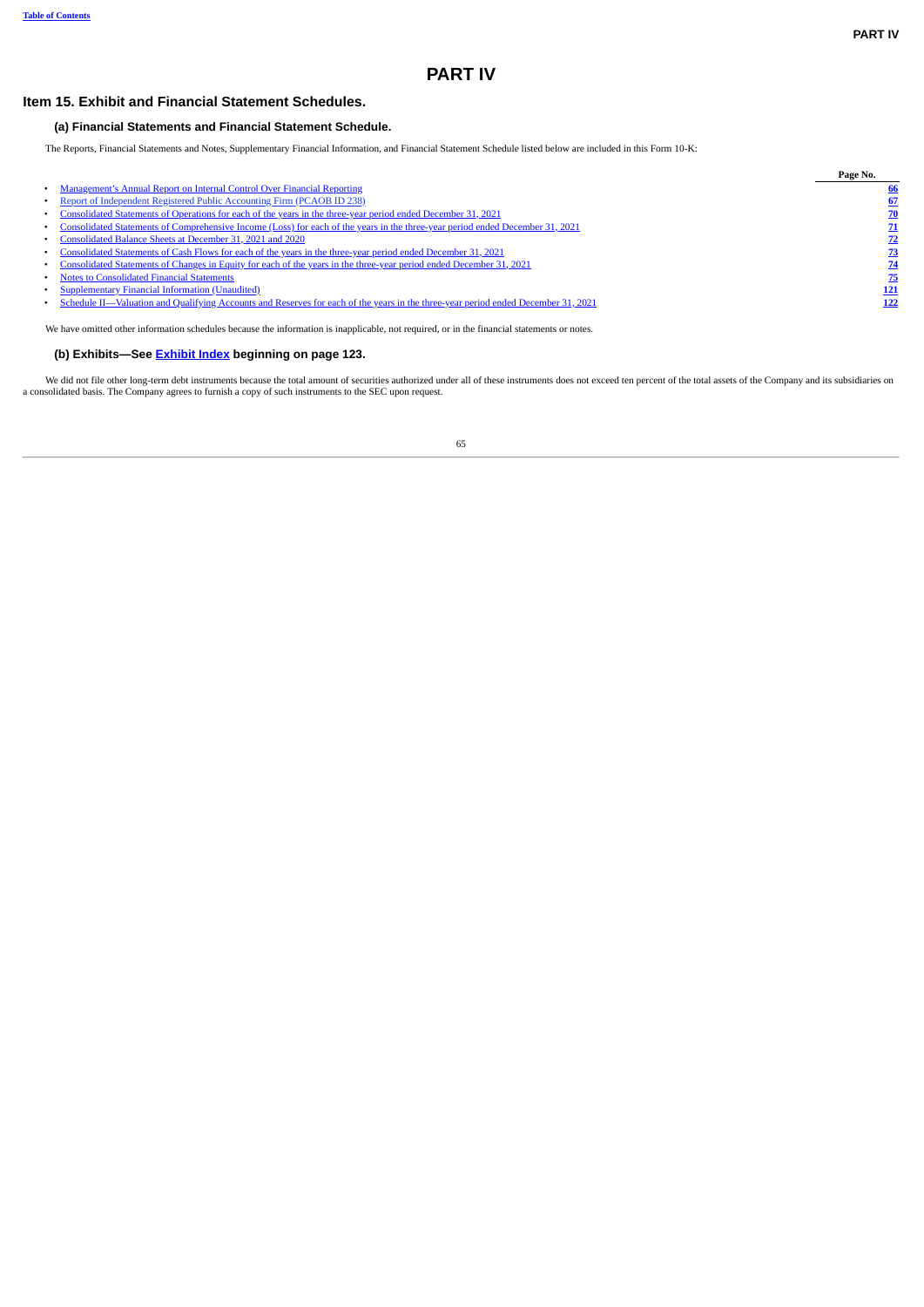## **Management's Annual Report on Internal Control Over Financial Reporting**

Management of Leggett & Platt, Incorporated is responsible for establishing and maintaining adequate internal control over financial reporting as defined in Exchange Act Rule 13a-15(f). Leggett & Platt's internal<br>Control o accounting principles generally accepted in the United States of America. The Company's internal control over financial reporting includes those policies and procedures that:

• Pertain to the maintenance of records that, in reasonable detail, accurately and fairly reflect the transactions and dispositions of the assets of Leggett & Platt;

• Provide reasonable assurance that transactions are recorded as necessary to permit preparation of financial statements in accordance with accounting principles generally accepted in the United States of America, and that receipts and expenditures of Leggett & Platt are being made only in accordance with authorizations of management and directors of Leggett & Platt; and

• Provide reasonable assurance regarding prevention or timely detection of unauthorized acquisition, use or disposition of Leggett & Platt assets that could have a material effect on the financial statements.

Because of its inherent limitations, internal control over financial reporting may not prevent or detect misstatements. Also, projections of any evaluation of effectiveness to future periods are subject to the risk that controls may become inadequate because of changes in conditions, or that the degree of compliance with the policies or procedures may deteriorate.

Under the supervision and with the participation of management (including ourselves), we conducted an evaluation of the effectiveness of Leggett & Platt's internal control over financial reporting, as of December 31, 2021, based on the criteria in Internal Control—Integrated Framework (2013) issued by the Committee of Sponsoring Organizations of the Treadway Commission. Based on the evaluation under this framework, we concluded that Leggett & Platt's internal control over financial reporting was effective as of December 31, 2021.

Leggett & Platt's internal control over financial reporting, as of December 31, 2021, has been audited by PricewaterhouseCoopers LLP, an independent registered public accounting firm, as stated in their report appearing on page 67 of this Form 10-K.

/s/ J. MITCHELL DOLLOFF  $/$ s/ JEFFREY L. TATE J. Mitchell Dolloff President and Chief Executive Officer

February 22, 2022 February 22, 2022

Jeffrey L. Tate Executive Vice President and Chief Financial Officer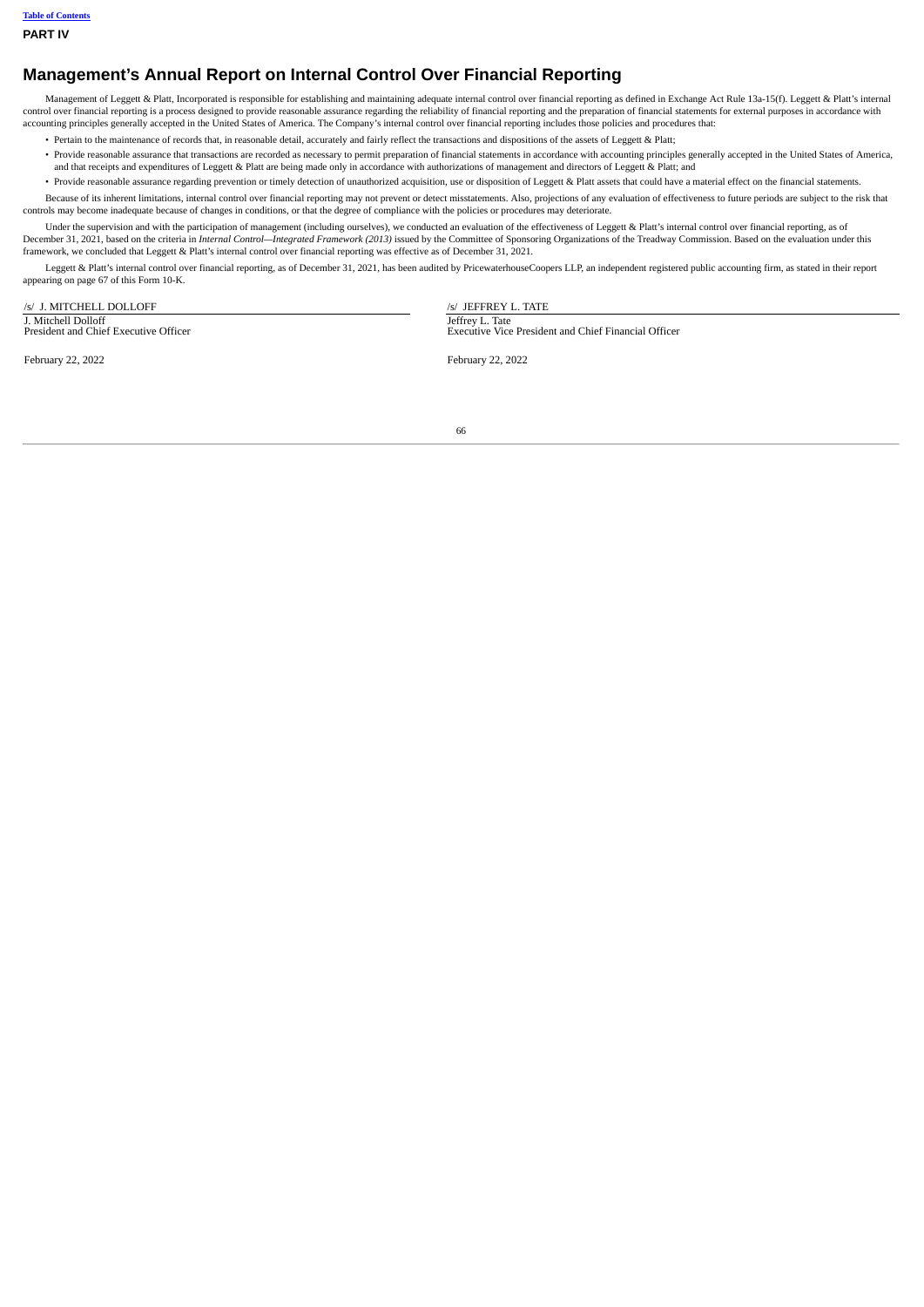## **Report of Independent Registered Public Accounting Firm**

To the Board of Directors and Shareholders of Leggett & Platt, Incorporated

#### *Opinions on the Financial Statements and Internal Control over Financial Reporting*

We have audited the accompanying consolidated balance sheets of Leggett & Platt, Incorporated and its subsidiaries (the "Company") as of December 31, 2021 and 2020, and the related consolidated statements of operations, comprehensive income (loss), changes in equity and cash flows for each of the three years in the period ended December 31, 2021, including the related notes and financial statement schedule listed in the index appearing under Item 15(a) (collectively referred to as the "consolidated financial statements"). We also have audited the Company's internal control over financial reporting as of December 31, 2021, based on criteria established in *Internal Control - Integrated Framework* (2013) issued by the Committee of Sponsoring Organizations of the Treadway Commission (COSO).

In our opinion, the consolidated financial statements referred to above present fairly, in all material respects, the financial position of the Company as of December 31, 2021 and 2020, and the results of its operations and its cash flows for each of the three years in the period ended December 31, 2021 in conformity with accounting principles generally accepted in the United States of America. Also in our opinion, the Company maintained, in all material respects, effective internal control over financial reporting as of December 31, 2021, based on criteria established in Internal Control - Integrated Framework (2013) issued by the COSO.

#### *Changes in Accounting Principles*

As discussed in Notes A and K to the consolidated financial statements, respectively, the Company changed the manner in which it accounts for inventory in 2021, and the manner in which it accounts for leases in 2019.

#### *Basis for Opinions*

The Company's management is responsible for these consolidated financial statements, for maintaining effective internal control over financial reporting, and for its assessment of the effectiveness of internal control over financial reporting, included in the accompanying Management's Annual Report on Internal Control over Financial Reporting. Our responsibility is to express opinions on the Company's consolidated financial statements and on the Company's internal control over financial reporting based on our audits. We are a public accounting firm registered with the Public Company Accounting Oversight Board (United States) (PCAOB) and are required to be independent with respect to the Company in accordance with the U.S. federal securities laws and the applicable rules and regulations of the Securities and Exchange Commission and the PCAOB.

We conducted our audits in accordance with the standards of the PCAOB. Those standards require that we plan and perform the audits to obtain reasonable assurance about whether the consolidated financial statements are free of material misstatement, whether due to error or fraud, and whether effective internal control over financial reporting was maintained in all material respects.

Our audits of the consolidated financial statements included performing procedures to assess the risks of material misstatement of the consolidated financial statements, whether due to error or fraud, and performing procedures that respond to those risks. Such procedures included examining, on a test basis, evidence regarding the amounts and disclosures in the consolidated financial statements. Our audits also included evaluating the accounting principles used and significant estimates made by management, as well as evaluating the overall presentation of the consolidated financial statements. Our audit of internal control over financial reporting included obtaining an understanding of internal control over financial reporting, assessing the risk that a material weakness exists, and testing and evaluating the design and operating effectiveness of internal control ba on the assessed risk. Our audits also included performing such other procedures as we considered necessary in the circumstances. We believe that our audits provide a reasonable basis for our opinions.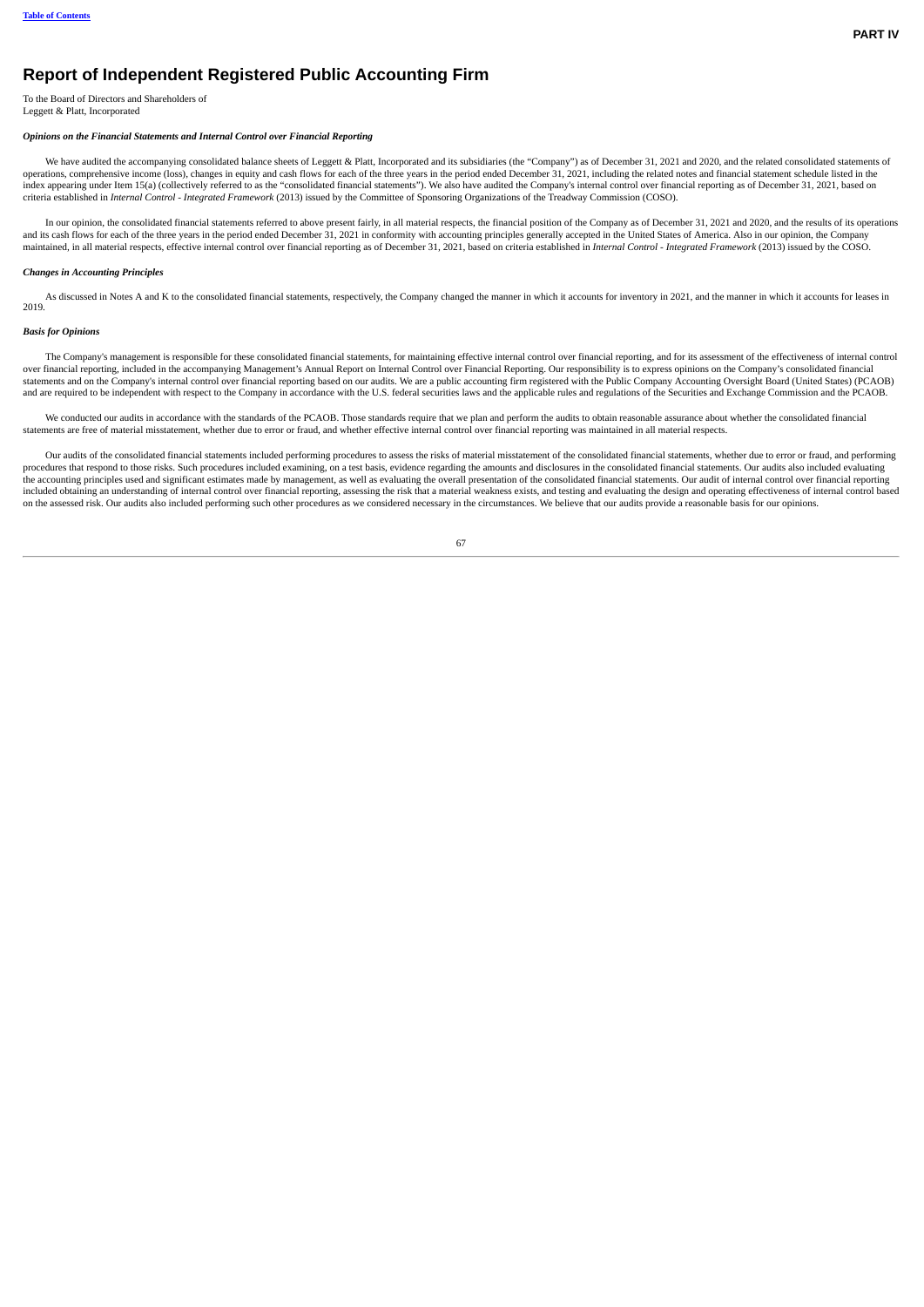### *Definition and Limitations of Internal Control over Financial Reporting*

A company's internal control over financial reporting is a process designed to provide reasonable assurance regarding the reliability of financial reporting and the preparation of financial statements for external purposes in accordance with generally accepted accounting principles. A company's internal control over financial reporting includes those policies and procedures that (i) pertain to the maintenance of records that, in reasonable detail, accurately and fairly reflect the transactions and dispositions of the assets of the company; (ii) provide reasonable assurance that transactions are recorded as necessary to permit preparation of financ statements in accordance with generally accepted accounting principles, and that receipts and expenditures of the company are being made only in accordance with authorizations of management and directors of the company; and (iii) provide reasonable assurance regarding prevention or timely detection of unauthorized acquisition, use, or disposition of the company's assets that could have a material effect on the financial statements.

Because of its inherent limitations, internal control over financial reporting may not prevent or detect misstatements. Also, projections of any evaluation of effectiveness to future periods are subject to the risk that controls may become inadequate because of changes in conditions, or that the degree of compliance with the policies or procedures may deteriorate.

#### *Critical Audit Matter*

The critical audit matter communicated below is a matter arising from the current period audit of the consolidated financial statements that was communicated or required to be communicated to the audit committee and that (i) relates to accounts or disclosures that are material to the consolidated financial statements and (ii) involved our especially challenging, subjective, or complex judgments. The communication of critical audit matter or on the accounts or disclosures to which it relates.

#### *Goodwill Impairment Assessment - Work Furniture and Aerospace Reporting Units*

As described in Notes A, C and D to the consolidated financial statements, the Company's consolidated net goodwill balance was \$1,449.6 million as of December 31, 2021, and the goodwill associated with the Work Furniture and Aerospace reporting units were \$101.0 million and \$67.5 million, respectively. Management assesses goodwill for impairment annually and as triggering events occur. An impairment charge is recognized for the amount by which the carrying amount exceeds the reporting unit's fair value, up to the total amount of goodwill for the reporting unit. Fair value of the reporting unit is determined by management using a combination of two valuation methods, a market approach and an income approach. The market approach estimates fair value by first determining price-to-earnings ratios for comparable publicly traded companies with similar characteristics of the reporting unit. The price-to-earnings ratio for comparable companies is based upon current enterprise value compared to the projected earnings for the next two years. The<br>enter comparable reporting unit to estimate fair value. The income approach is based on projected future (debt-free) cash flow that is discounted to present value using factors that consider the timing and risk of future cash flows. Discounted cash flow projections are based on 10-year financial forecasts developed from operating plans and economic projections, sales growth, estimates of future expected changes in operating margins, terminal value growth rates, discount rates, future capital expenditures and changes in working capital requirements.

The principal considerations for our determination that performing procedures relating to the goodwill impairment assessment of the Work Furniture and Aerospace reporting units is a critical audit matter are (i) the significant judgment by management when determining the fair value measurement of the reporting units derived from the income approach; (ii) the high degree of auditor judgment, subjectivity, and effort in performing procedures and evaluating management's significant assumptions related to sales growth, estimates of future expected changes in operating margins, and discount rates; and (iii) the audit effort involved the use of professionals with specialized skill and knowledge.

Addressing the matter involved performing procedures and evaluating audit evidence in connection with forming our overall opinion on the consolidated financial statements. These procedures included testing the effectiveness of controls relating to management's goodwill impairment assessment, including controls over determination of the fair value of the Company's Work Furniture and Aerospace reporting units. These procedures also included, among others, (i) testing

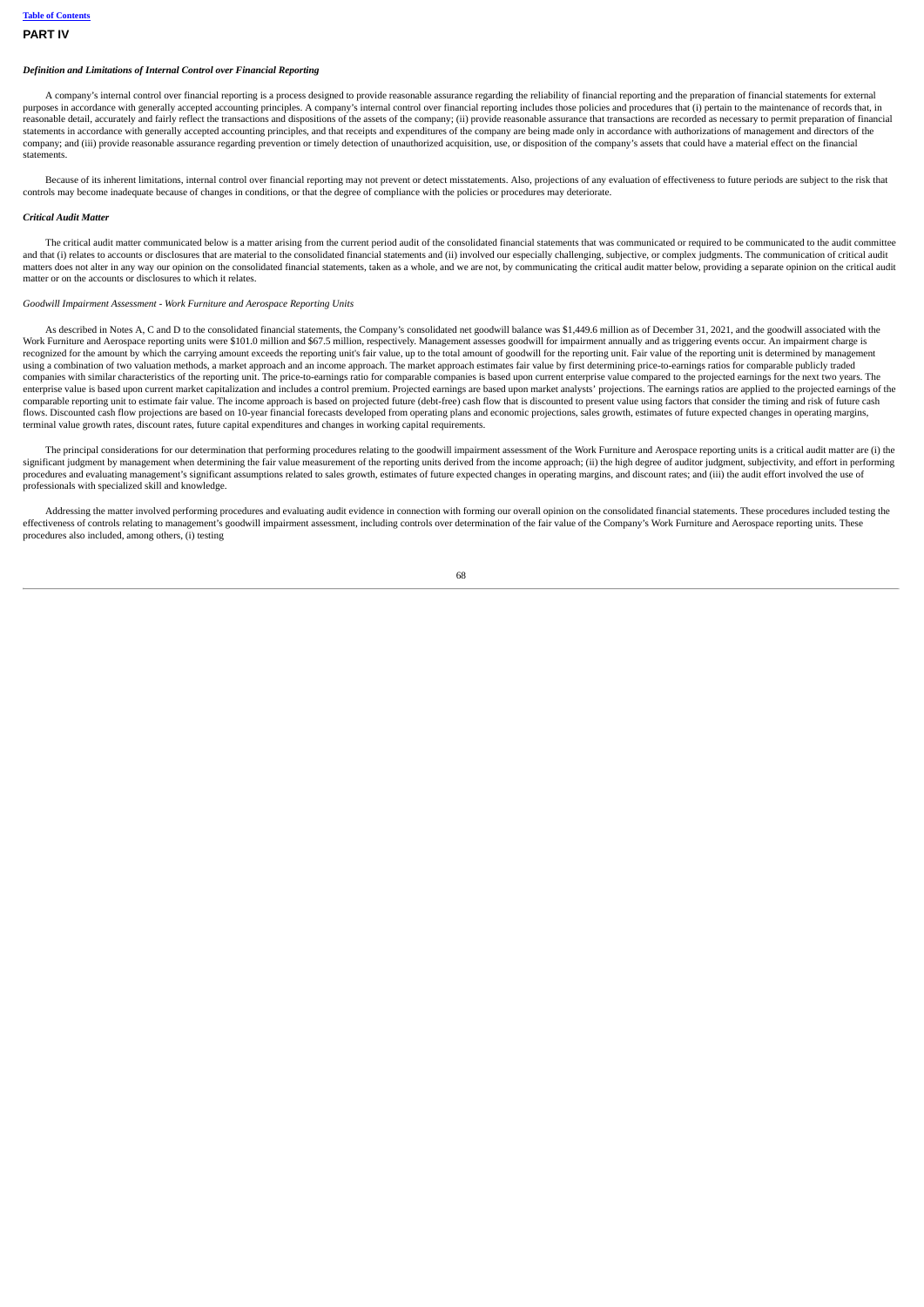**PART IV**

management's process for determining the fair value estimate of the reporting units; (ii) evaluating the appropriateness of the discounted cash flow model; (iii) testing the completeness, accuracy and relevance of underlyi

/s/ PRICEWATERHOUSECOOPERS LLP

St. Louis, Missouri February 22, 2022

We have served as the Company's auditor since 1991.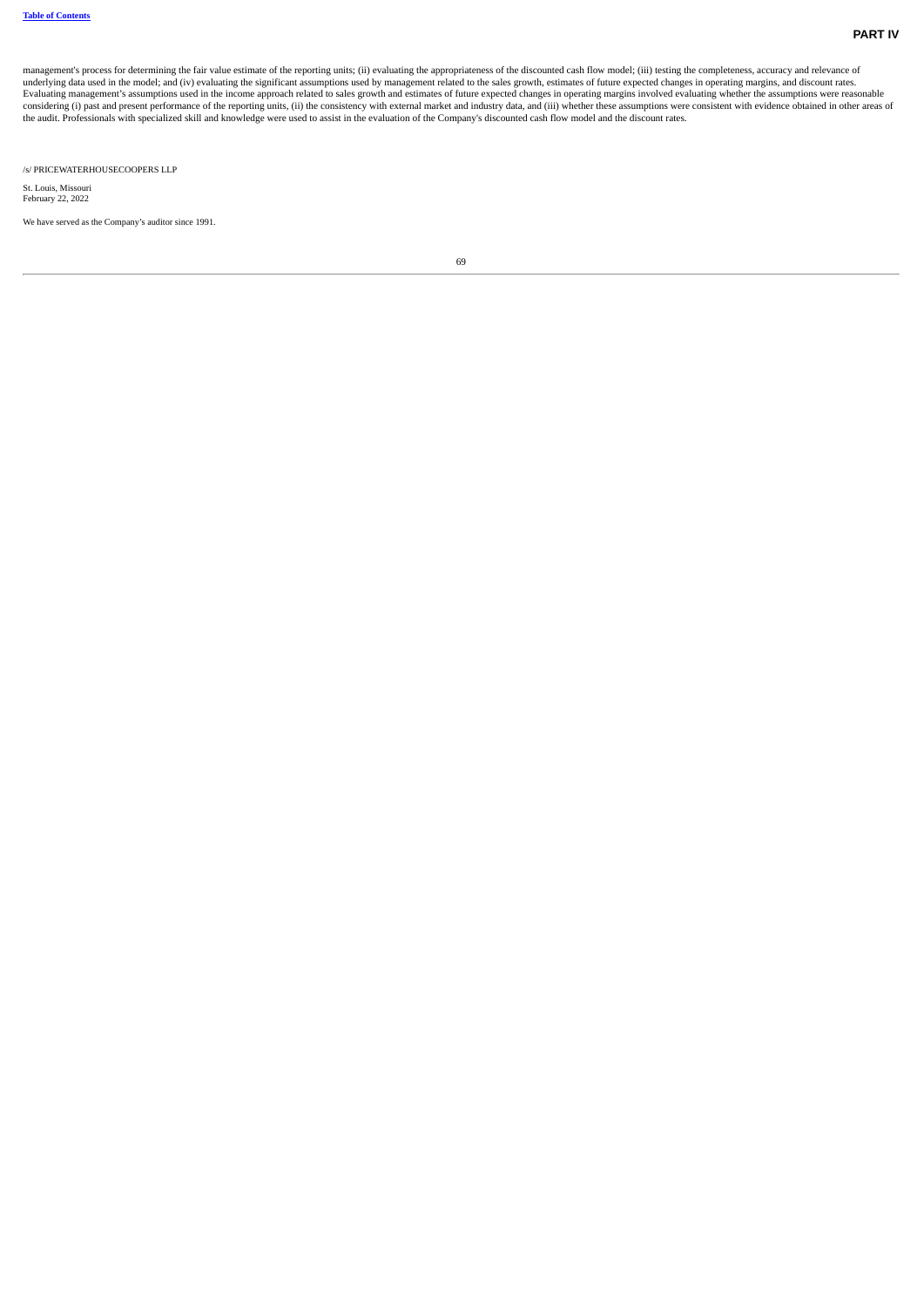## **LEGGETT & PLATT, INCORPORATED**

## **Consolidated Statements of Operations**

|                                                                                  | <b>Year Ended December 31</b> |               |                 |  |  |  |  |
|----------------------------------------------------------------------------------|-------------------------------|---------------|-----------------|--|--|--|--|
| (Amounts in millions, except per share data)                                     | 2021                          | 2020          | 2019            |  |  |  |  |
| Net trade sales                                                                  | 5,072.6                       | 4,280.2<br>£. | 4,752.5<br>- 55 |  |  |  |  |
| Cost of goods sold                                                               | 4,034.3                       | 3,376.1       | 3,728.5         |  |  |  |  |
| Gross profit                                                                     | 1,038.3                       | 904.1         | 1,024.0         |  |  |  |  |
| Selling and administrative expenses                                              | 422.1                         | 424.4         | 469.7           |  |  |  |  |
| Amortization of intangibles                                                      | 67.5                          | 65.2          | 63.3            |  |  |  |  |
| Impairments                                                                      |                               | 29.4          | 7.8             |  |  |  |  |
| Net gain on sale of assets and businesses                                        | (29.4)                        |               | (5.0)           |  |  |  |  |
| Other (income) expense, net                                                      | (17.9)                        | (22.4)        | 1.4             |  |  |  |  |
| Earnings before interest and income taxes                                        | 596.0                         | 407.5         | 486.8           |  |  |  |  |
| Interest expense                                                                 | 76.5                          | 82.7          | 90.7            |  |  |  |  |
| Interest income                                                                  | 2.6                           | 3.1           | 7.4             |  |  |  |  |
| Earnings before income taxes                                                     | 522.1                         | 327.9         | 403.5           |  |  |  |  |
| Income taxes                                                                     | 119.5                         | 74.8          | 89.4            |  |  |  |  |
| Net earnings                                                                     | 402.6                         | 253.1         | 314.1           |  |  |  |  |
| (Earnings) attributable to noncontrolling interest, net of tax                   | (.2)                          | (.1)          | (.1)            |  |  |  |  |
| Net earnings attributable to Leggett & Platt, Inc. common shareholders           | 402.4                         | 253.0         | 314.0           |  |  |  |  |
| Net earnings per share attributable to Leggett & Platt, Inc. common shareholders |                               |               |                 |  |  |  |  |
| Basic                                                                            | 2.95                          | 1.86<br>£.    | 2.33<br>-\$     |  |  |  |  |
| Diluted                                                                          | 2.94                          | 1.86<br>- 5   | 2.32<br>- 55    |  |  |  |  |

The accompanying notes are an integral part of these consolidated financial statements.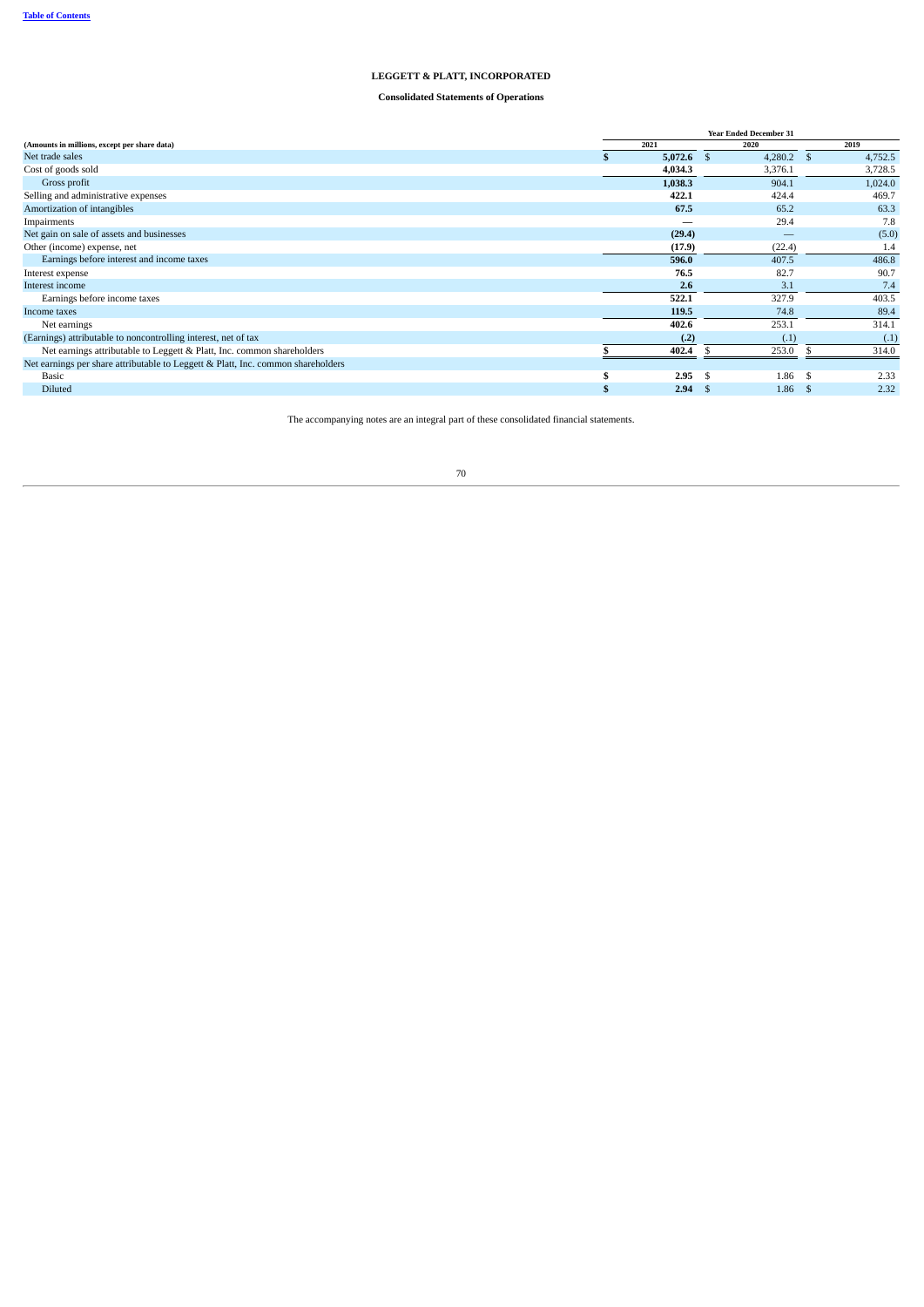## **LEGGETT & PLATT, INCORPORATED**

## **Consolidated Statements of Comprehensive Income (Loss)**

|                                                                      | <b>Year Ended December 31</b> |                          |        |  |  |  |
|----------------------------------------------------------------------|-------------------------------|--------------------------|--------|--|--|--|
| (Amounts in millions)                                                | 2021<br>2020<br>2019          |                          |        |  |  |  |
| Net earnings                                                         |                               | 253.1                    | 314.1  |  |  |  |
| Other comprehensive income (loss), net of tax:                       |                               |                          |        |  |  |  |
| Foreign currency translation adjustments                             | (18.2)                        | 27.8                     | 5.0    |  |  |  |
| Cash flow hedges                                                     | 10.5                          | 5.5                      | 7.7    |  |  |  |
| Defined benefit pension plans                                        | 21.7                          | (9.0)                    | (11.9) |  |  |  |
| Other comprehensive income                                           | 14.0                          | 24.3                     |        |  |  |  |
| Comprehensive income                                                 | 416.6                         | 277.4                    | 314.9  |  |  |  |
| Less: comprehensive (income) attributable to noncontrolling interest | (.1)                          | $\overline{\phantom{a}}$ | (.1)   |  |  |  |
| Comprehensive income attributable to Leggett & Platt, Inc.           | 416.5                         | 277.4                    | 314.8  |  |  |  |

The accompanying notes are an integral part of these consolidated financial statements.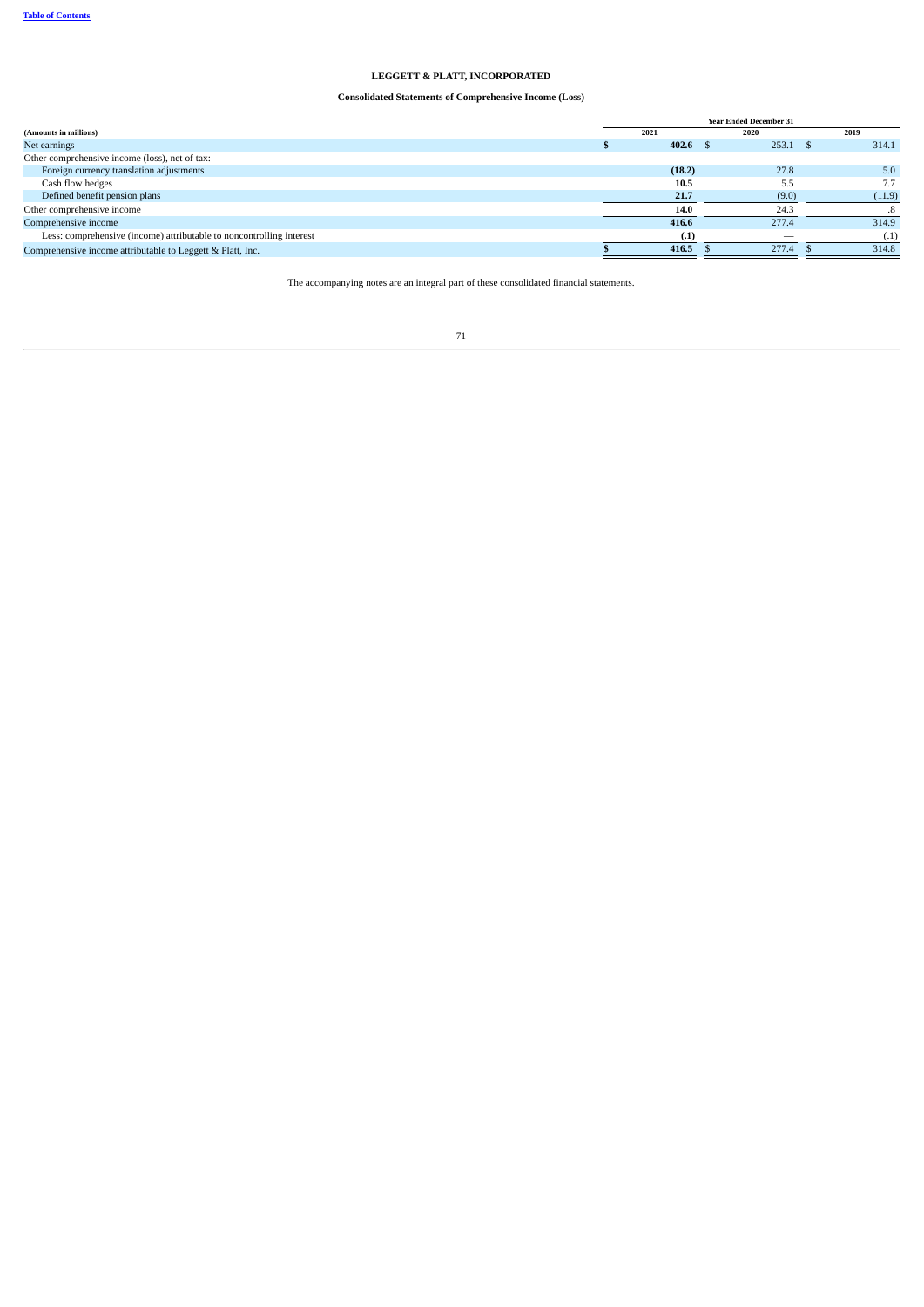## **LEGGETT & PLATT, INCORPORATED Consolidated Balance Sheets**

|                                                                                                                                                    |                           | December 31                         |  |  |
|----------------------------------------------------------------------------------------------------------------------------------------------------|---------------------------|-------------------------------------|--|--|
| (Amounts in millions, except per share data)                                                                                                       | 2021                      | 2020                                |  |  |
| <b>ASSETS</b>                                                                                                                                      |                           |                                     |  |  |
| <b>Current Assets</b>                                                                                                                              |                           |                                     |  |  |
| Cash and cash equivalents                                                                                                                          | s.<br>361.7               | 348.9<br>$\mathbf{s}$               |  |  |
| Trade receivables, net                                                                                                                             | 620.0                     | 535.2                               |  |  |
| Other receivables, net                                                                                                                             | 31.5                      | 28.4                                |  |  |
| Total receivables, net                                                                                                                             | 651.5                     | 563.6                               |  |  |
| Inventories                                                                                                                                        | 993.2                     | 691.5                               |  |  |
| Prepaid expenses and other current assets                                                                                                          | 58.9                      | 54.1                                |  |  |
| <b>Total current assets</b>                                                                                                                        | 2,065.3                   | 1,658.1                             |  |  |
| Property, Plant and Equipment-at cost                                                                                                              |                           |                                     |  |  |
| Machinery and equipment                                                                                                                            | 1,435.0                   | 1,396.2                             |  |  |
| Buildings and other                                                                                                                                | 772.1                     | 740.9                               |  |  |
| Land                                                                                                                                               | 44.1                      | 43.6                                |  |  |
| Total property, plant and equipment                                                                                                                | 2,251.2                   | 2,180.7                             |  |  |
| Less accumulated depreciation                                                                                                                      | 1,469.7                   | 1,395.9                             |  |  |
| Net property, plant and equipment                                                                                                                  | 781.5                     | 784.8                               |  |  |
| <b>Other Assets</b>                                                                                                                                |                           |                                     |  |  |
| Goodwill                                                                                                                                           | 1,449.6                   | 1,388.8                             |  |  |
| Other intangibles, net                                                                                                                             | 707.8                     | 701.6                               |  |  |
| Operating lease right-of-use assets                                                                                                                | 192.6                     | 161.6                               |  |  |
| Sundry                                                                                                                                             | 110.5                     | 105.1                               |  |  |
| Total other assets                                                                                                                                 | 2,460.5                   | 2,357.1                             |  |  |
| <b>TOTAL ASSETS</b>                                                                                                                                | $\overline{s}$<br>5,307.3 | $\overline{\mathcal{S}}$<br>4,800.0 |  |  |
| <b>LIABILITIES AND EQUITY</b>                                                                                                                      |                           |                                     |  |  |
| <b>Current Liabilities</b>                                                                                                                         |                           |                                     |  |  |
| Current maturities of long-term debt                                                                                                               | s<br>300.6                | - \$<br>50.9                        |  |  |
| Current portion of operating lease liabilities                                                                                                     | 44.5                      | 42.4                                |  |  |
| Accounts payable                                                                                                                                   | 613.8                     | 552.2                               |  |  |
| Accrued expenses                                                                                                                                   | 284.6                     | 275.2                               |  |  |
| Other current liabilities                                                                                                                          | 92.2                      | 85.3                                |  |  |
| Total current liabilities                                                                                                                          | 1,335.7                   | 1,006.0                             |  |  |
| <b>Long-term Liabilities</b>                                                                                                                       |                           |                                     |  |  |
| Long-term debt                                                                                                                                     | 1,789.7<br>153.0          | 1,849.3<br>122.1                    |  |  |
| Operating lease liabilities<br>Other long-term liabilities                                                                                         | 162.9                     | 192.1                               |  |  |
| Deferred income taxes                                                                                                                              | 217.4                     | 205.4                               |  |  |
| Total long-term liabilities                                                                                                                        | 2,323.0                   | 2,368.9                             |  |  |
| <b>Commitments and Contingencies</b>                                                                                                               |                           |                                     |  |  |
| <b>Equity</b>                                                                                                                                      |                           |                                     |  |  |
| Common stock: Preferred stock—authorized, 100.0 shares; none issued; Common stock—authorized, 600.0 shares of \$.01 par value; 198.8 shares issued | 2.0                       | 2.0                                 |  |  |
| Additional contributed capital                                                                                                                     | 557.9                     | 543.2                               |  |  |
| Retained earnings                                                                                                                                  | 2,973.0                   | 2,797.2                             |  |  |
| Accumulated other comprehensive (loss)                                                                                                             | (38.3)                    | (52.4)                              |  |  |
| Less treasury stock-at cost (65.4 and 66.2 shares at December 31, 2021 and 2020, respectively)                                                     | (1, 846.6)                | (1,865.4)                           |  |  |
| Total Leggett & Platt, Inc. equity                                                                                                                 | 1,648.0                   | 1,424.6                             |  |  |
| Noncontrolling interest                                                                                                                            | $.6\phantom{0}$           | .5                                  |  |  |
| Total equity                                                                                                                                       | 1,648.6                   | 1,425.1                             |  |  |
| TOTAL LIABILITIES AND EQUITY                                                                                                                       | s<br>5,307.3              | \$<br>4.800.0                       |  |  |
|                                                                                                                                                    |                           |                                     |  |  |

The accompanying notes are an integral part of these consolidated financial statements.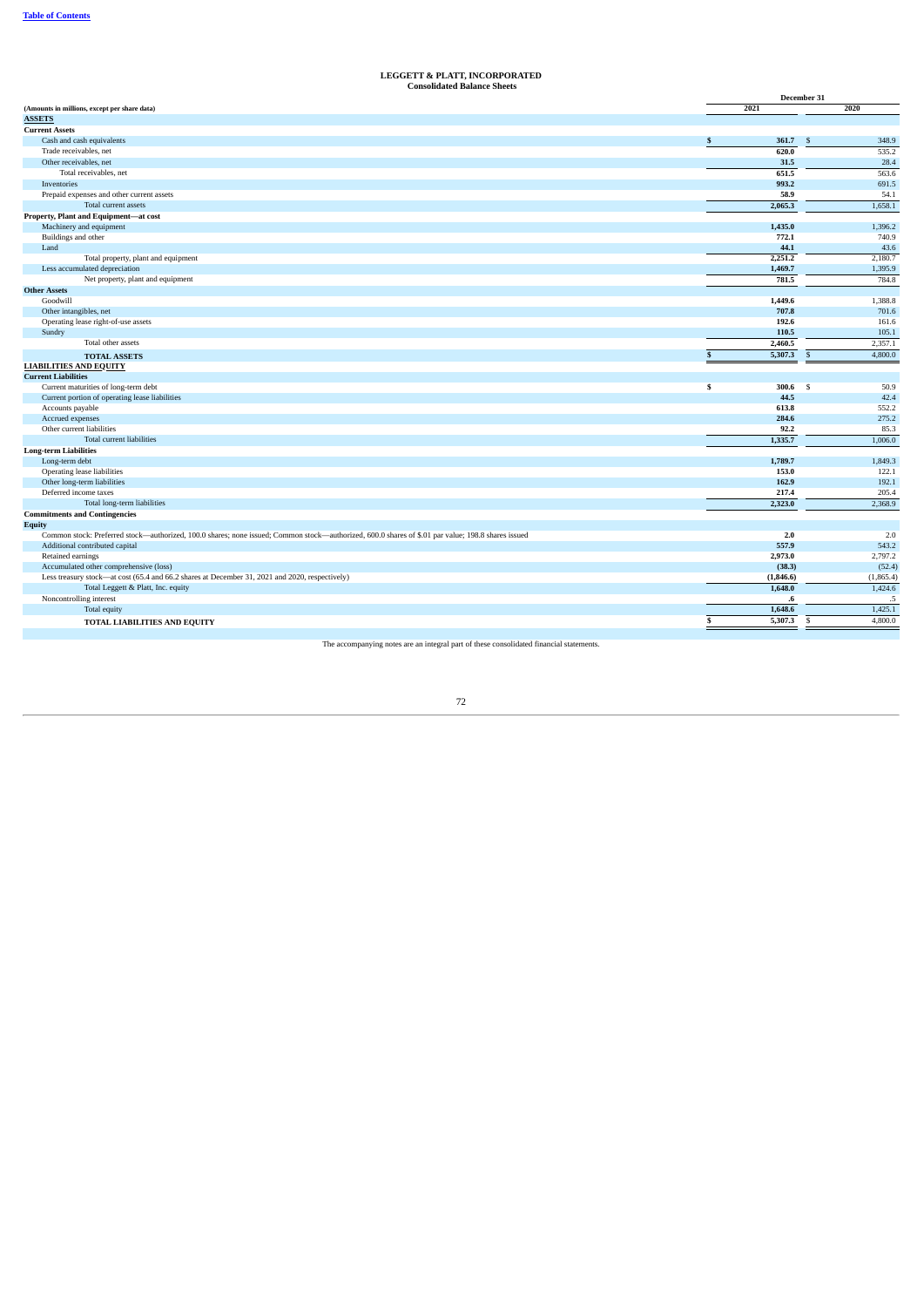#### **LEGGETT & PLATT, INCORPORATED Consolidated Statements of Cash Flows**

|                                                                                                             | <b>Year Ended December 31</b> |                                    |                                    |  |  |
|-------------------------------------------------------------------------------------------------------------|-------------------------------|------------------------------------|------------------------------------|--|--|
| (Amounts in millions)                                                                                       | 2021                          | 2020                               | 2019                               |  |  |
| <b>Operating Activities</b>                                                                                 |                               |                                    |                                    |  |  |
| Net earnings                                                                                                | s<br>$402.6$ \$               | 253.1 S                            | 314.1                              |  |  |
| Adjustments to reconcile net earnings to net cash provided by operating activities:                         |                               |                                    |                                    |  |  |
| Depreciation                                                                                                | 116.5                         | 119.4                              | 117.5                              |  |  |
| Amortization of intangibles and supply agreements                                                           | 70.8                          | 70.0                               | 74.4                               |  |  |
| Long-lived asset impairment                                                                                 | $\overline{\phantom{0}}$      | 4.0                                | 7.8                                |  |  |
| Goodwill impairment                                                                                         | $\overline{\phantom{0}}$      | 25.4                               | $\overline{\phantom{m}}$           |  |  |
| (Decrease) increase in provision for losses on accounts and notes receivable                                | (3.4)                         | 17.1                               | 2.8                                |  |  |
| Writedown of inventories                                                                                    | 13.7                          | 13.6                               | 15.1                               |  |  |
| Net gain from sales of assets and businesses                                                                | (29.4)                        | $\overline{\phantom{a}}$           | (5.0)                              |  |  |
| Deferred income tax (benefit) expense                                                                       | (8.5)                         | (20.9)                             | ${\bf .8}$                         |  |  |
| Stock-based compensation                                                                                    | 34.2                          | 29.2                               | 33.0                               |  |  |
| Pension expense, net of contributions                                                                       | 1.1                           | 1.9                                | 4.3                                |  |  |
| Other, net                                                                                                  | 11.3                          | 9.5                                | 2.2                                |  |  |
| Increases/decreases in, excluding effects from acquisitions and divestitures:                               |                               |                                    |                                    |  |  |
| Accounts and other receivables                                                                              | (75.0)                        | 24.3                               | 53.0                               |  |  |
| Inventories                                                                                                 | (305.0)                       | (31.9)                             | 73.8                               |  |  |
| Other current assets                                                                                        | (6.7)                         | 4.8                                | (2.8)                              |  |  |
| Accounts payable                                                                                            | 63.5                          | 83.0                               | (39.4)                             |  |  |
| Accrued expenses and other current liabilities                                                              | (14.4)                        | $\cdot$                            | 16.4                               |  |  |
| Net Cash Provided by Operating Activities                                                                   | 271.3                         | 602.6                              | 668.0                              |  |  |
| <b>Investing Activities</b>                                                                                 |                               |                                    |                                    |  |  |
| Additions to property, plant and equipment                                                                  | (106.6)                       | (66.2)                             | (143.1)                            |  |  |
| Purchases of companies, net of cash acquired                                                                | (152.6)                       | $\overline{\phantom{a}}$           | (1,265.1)                          |  |  |
| Proceeds from sales of assets and businesses                                                                | 38.5                          | 14.8                               | 5.5                                |  |  |
| Other, net                                                                                                  | (5.5)                         | 2.4                                | (15.5)                             |  |  |
| Net Cash Used for Investing Activities                                                                      | (226.2)                       | (49.0)                             | (1, 418.2)                         |  |  |
| <b>Financing Activities</b>                                                                                 |                               |                                    |                                    |  |  |
| Additions to long-term debt                                                                                 | 492.8                         | $\overline{\phantom{a}}$           | 993.3                              |  |  |
| Payments on long-term debt                                                                                  | (306.6)                       | (157.5)                            | (37.6)                             |  |  |
| Change in commercial paper and short-term debt                                                              | (1.3)                         | (70.3)                             | (8.7)                              |  |  |
| Dividends paid                                                                                              | (218.3)                       | (211.5)                            | (204.6)                            |  |  |
| Issuances of common stock<br>Purchases of common stock                                                      | 3.5                           | 1.5                                | 9.3                                |  |  |
| Proceeds from interest rate treasury lock                                                                   | (9.8)<br>10.2                 | (10.6)<br>$\overline{\phantom{m}}$ | (16.4)<br>$\overline{\phantom{m}}$ |  |  |
|                                                                                                             |                               |                                    |                                    |  |  |
| Additional consideration paid for acquisitions<br>Other, net                                                | (.2)<br>(3.1)                 | (8.4)<br>(4.9)                     | (1.1)<br>(3.1)                     |  |  |
| Net Cash (Used for) Provided by Financing Activities                                                        | (32.8)                        | (461.7)                            | 731.1                              |  |  |
| <b>Effect of Exchange Rate Changes on Cash</b>                                                              | $.5\phantom{0}$               | 9.4                                |                                    |  |  |
| Increase (Decrease) in Cash and Cash Equivalents                                                            | 12.8                          | 101.3                              | (1.4)<br>(20.5)                    |  |  |
| Cash and Cash Equivalents-Beginning of Year                                                                 | 348.9                         | 247.6                              | 268.1                              |  |  |
| Cash and Cash Equivalents-End of Year                                                                       | 361.7                         | $\overline{s}$<br>348.9            | 247.6<br>$\overline{s}$            |  |  |
|                                                                                                             |                               |                                    |                                    |  |  |
| <b>Supplemental Information</b>                                                                             |                               |                                    |                                    |  |  |
| Interest paid (net of amounts capitalized)                                                                  | \$<br>66.6                    | -S<br>74.8                         | $\mathbf{s}$<br>77.3               |  |  |
| Income taxes paid                                                                                           | 126.8                         | 108.6                              | 84.2                               |  |  |
| Property, plant and equipment acquired through finance leases                                               | 1.9                           | 1.8                                | 2.1                                |  |  |
| Capital expenditures in accounts payable                                                                    | 4.3                           | 7.1                                | 6.8                                |  |  |
| Prepaid income taxes and taxes receivable (recovered) applied against the deemed repatriation tax liability | 4.0                           | 1.2                                | (.6)                               |  |  |

The accompanying notes are an integral part of these consolidated financial statements.